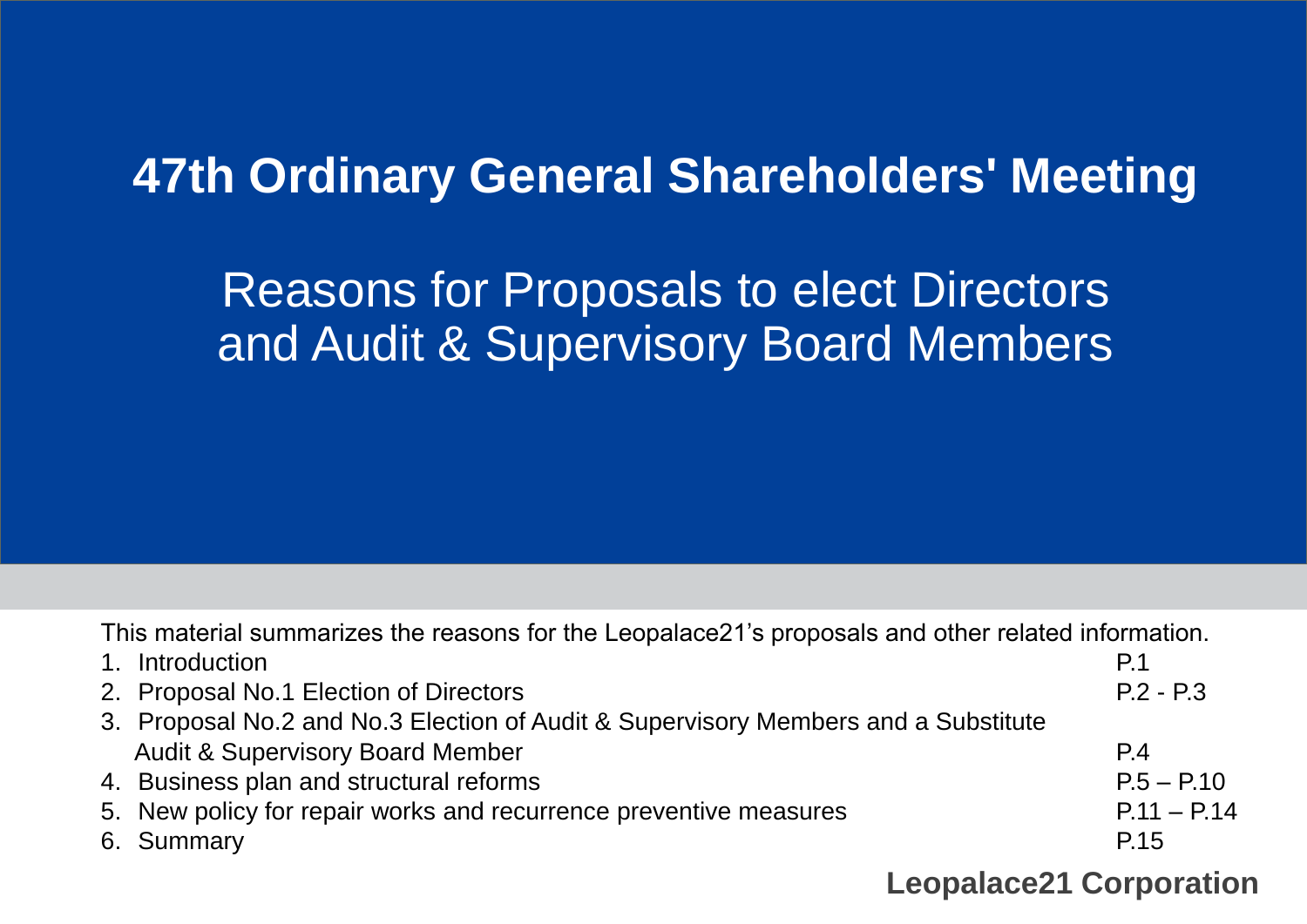We recorded large deficits for 47th fiscal year ended March 2020 as a second consecutive year due mainly to the measures taken to respond to the construction defects and the resultant depressed occupancy rates.

The Board of Directors examined the drastic business strategies reconstruction and decided to implement structural reforms centered on transferring or withdrawing from non-core unprofitable businesses and offering a voluntary retirement program.

We will concentrate on for the year to come implementing the structural reforms and enhance profitability of the core Leasing Business to recover the business performance and restore the trust by shareholders and other stakeholders.

We will submit following three proposals for approval at the 47th Ordinary General Shareholders' Meeting.

| <b>Proposal No.1</b> | <b>Election of Nine (9) Directors</b>                           |
|----------------------|-----------------------------------------------------------------|
| <b>Proposal No.2</b> | Election of Two (2) Audit & Supervisory Board Members           |
| <b>Proposal No.3</b> | Election of One (1) Substitute Audit & Supervisory Board Member |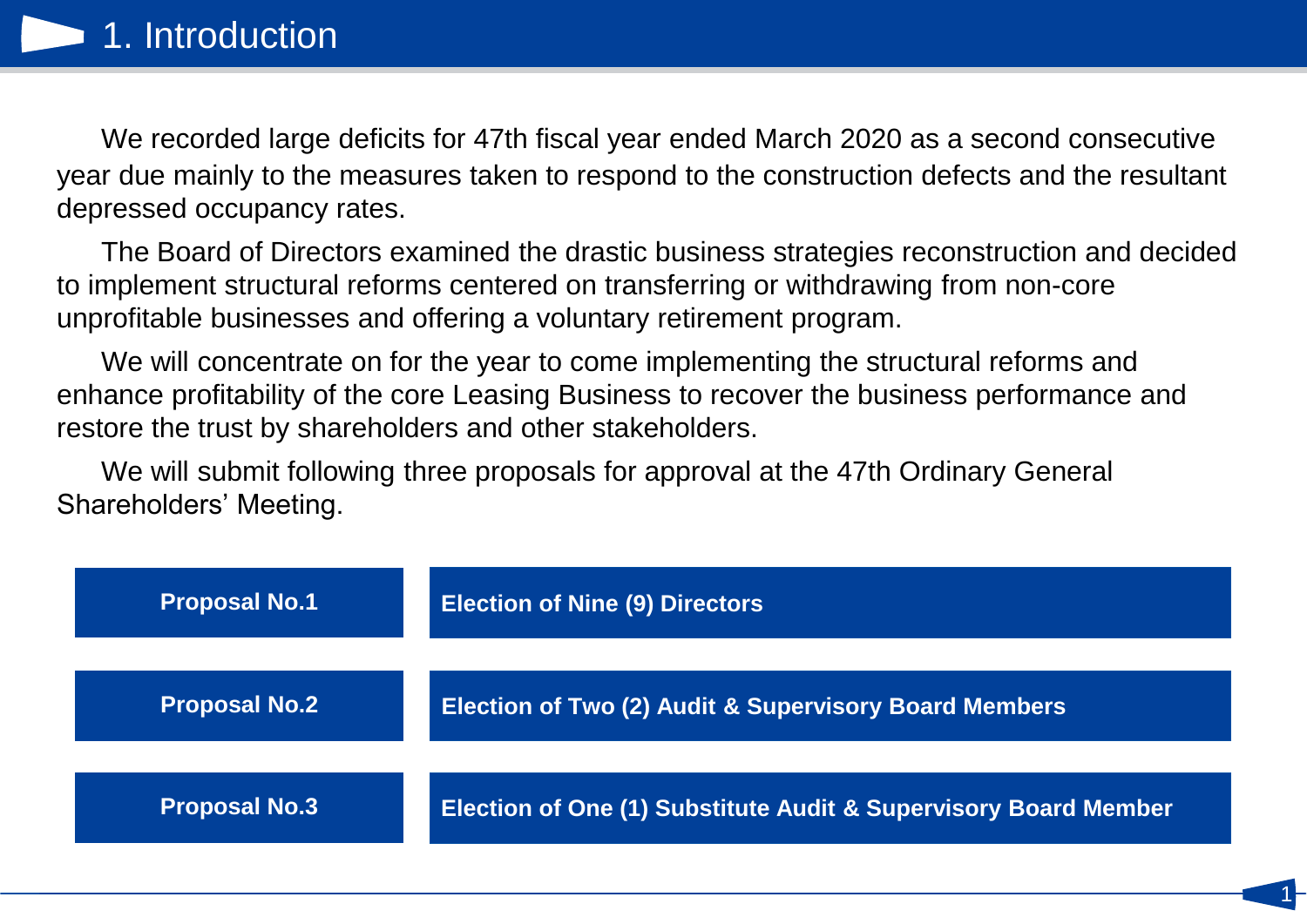We propose to elect following nine (9) candidates for Directors because we believe they are best suited to restore trust by shareholders and other stakeholders through implementing structural reforms and recovering business performance.

| <b>Candidates for Executive Directors</b>                                                                                                                                                        |                                                                                                                                                                                                                              |                                                                                                                                                           |
|--------------------------------------------------------------------------------------------------------------------------------------------------------------------------------------------------|------------------------------------------------------------------------------------------------------------------------------------------------------------------------------------------------------------------------------|-----------------------------------------------------------------------------------------------------------------------------------------------------------|
| <u>Bunya Miyao</u><br>To be re-elected                                                                                                                                                           | Shigeru Ashida<br>To be re-elected                                                                                                                                                                                           | Mayumi Hayashima<br>To be re-elected                                                                                                                      |
| <b>President and CEO</b><br><b>Chief of Business Operation</b><br><b>Headquarters</b>                                                                                                            | Chief of Emergency Headquarters for<br><b>Construction Defects</b>                                                                                                                                                           | <b>Chief of Compliance Promotion</b><br><b>Headquarters</b>                                                                                               |
| <b>Candidates for Outside Directors</b>                                                                                                                                                          |                                                                                                                                                                                                                              |                                                                                                                                                           |
| Tadashi Kodama<br>To be re-elected                                                                                                                                                               | To be re-elected<br><b>Tetsuji Taya</b>                                                                                                                                                                                      | Hisafumi Koga<br>To be re-elected                                                                                                                         |
| Expertise in company<br><b>Outside</b><br>management<br>Independent<br>(Ex-Director, Aioi Nissay Dowa<br>Insurance Co., Ltd.)<br><b>Chairman of Nomination and Compensation</b><br>Committee     | Expertise in company<br><b>Outside</b><br>management and business<br>Independent<br>restructuring<br>(Board Member & Managing Director, CFO,<br>Industrial Growth Platform, Inc.)<br><b>Chairman of Compliance Committee</b> | Expertise in company<br><b>Outside</b><br>management and<br>crisis response<br>(Chairman, Kyodo Public Relations Co., Ltd.)                               |
| <u>Tadayasu Fujita</u><br>To be re-elected<br>Expertise in corporate<br><b>Outside</b><br>reconstruction and business<br>Independent<br>restructuring<br>(Ex-Director of Toyo Shutter Co., Ltd.) | Yutaka Nakamura<br>To be re-elected<br><b>Expertise in construction</b><br><b>Outside</b><br>management and<br>Independent<br>environmental management<br>(Ex-Executive of Panasonic Homes Co., Ltd.)                        | Akira Watanabe<br>To be newly elected<br>Expertise in corporate<br><b>Outside</b><br>legal matters<br>Independent<br>(Partner, Comm & Path Law<br>Office) |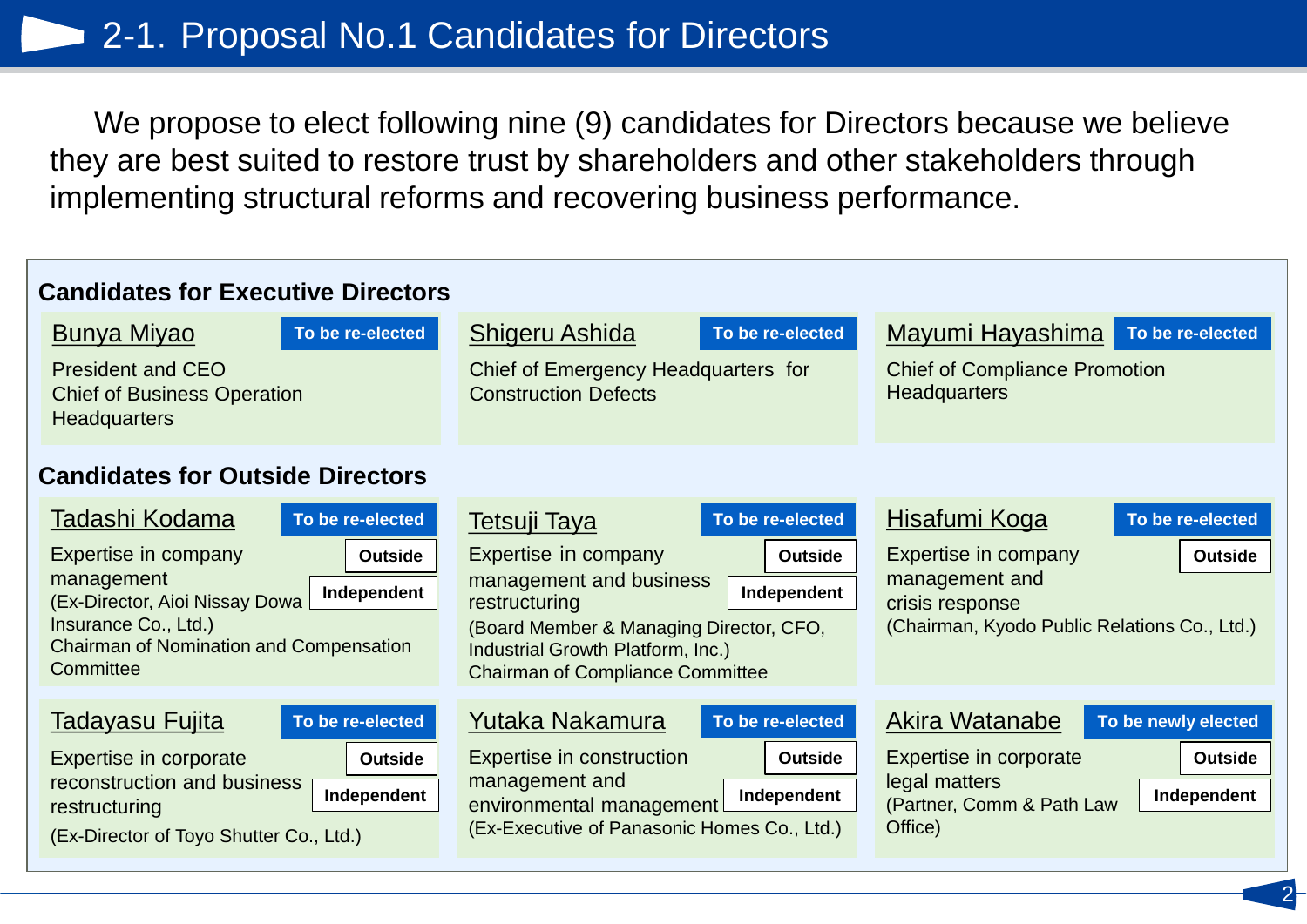## 2-2. Board member candidates and skill set matrix when approved

The Board of Directors aims to strengthen the corporate governance structure and promptly address the management issues.

Board of Directors, Skill set matrix Critical skill especially critical skill especially critical skill especially



3

|                |                                               |                                                                         |                                | Attribute                                   |     |        |                              |                                                                |                                       |                            |            | Expertise, Experience and Knowledge |            |            |            |              |
|----------------|-----------------------------------------------|-------------------------------------------------------------------------|--------------------------------|---------------------------------------------|-----|--------|------------------------------|----------------------------------------------------------------|---------------------------------------|----------------------------|------------|-------------------------------------|------------|------------|------------|--------------|
|                | Name                                          | <b>Executive</b><br><b>Position</b>                                     | Independency                   | Nomination and<br>Compensation<br>Committee | Age | Gender | Corporate<br>manage-<br>ment | Corporate<br>rehabilitation,<br>business<br>restruc-<br>turing | <b>Sales</b><br>and<br>Market-<br>ing | Quality<br>manage-<br>ment | Legal      | Account-<br>ing and<br>tax affairs  | Finance    | IR         | Global     | <b>Audit</b> |
|                | <b>Bunya</b><br>Miyao                         | President<br>and CEO<br>Chairman of<br>the Board of<br><b>Directors</b> |                                | Member                                      | 60  | Male   | $\circ$                      |                                                                |                                       |                            |            |                                     |            | $\bigcirc$ | $\bigcirc$ |              |
| $\overline{2}$ | Shigeru<br>Ashida                             | Director<br>Managing<br>Executive<br>Officer                            |                                |                                             | 56  | Male   | $\bigcirc$                   |                                                                | $\bigcirc$                            |                            |            | $\bigcirc$                          |            |            |            |              |
| 3              | Mayumi<br>Hayashima                           | Director<br>Executive<br>Officer                                        |                                |                                             | 47  | Female | $\bigcirc$                   |                                                                | $\bigcirc$                            |                            | $\bigcirc$ |                                     |            |            |            |              |
| 4              | Tadashi<br>Kodama                             | Director                                                                | Lead<br>independent<br>Outside | Chairman                                    | 72  | Male   | $\bigcirc$                   |                                                                | $\bigcirc$                            |                            |            |                                     |            | $\bigcirc$ |            |              |
| 5              | Tetsuji<br>Taya                               | <b>Director</b>                                                         | Independent<br>Outside         | Member                                      | 56  | Male   | $\bigcirc$                   | $\bigcirc$                                                     |                                       |                            | $\bigcirc$ | $\bigcirc$                          | $\bigcirc$ |            | $\bigcirc$ |              |
| 6              | Hisafumi<br>Koga                              | Director                                                                | Outside                        | Member                                      | 72  | Male   | $\bigcirc$                   |                                                                |                                       |                            |            |                                     |            | $\bigcirc$ |            |              |
| $\overline{7}$ | Tadayasu<br>Fujita                            | Director                                                                | Independent<br>Outside         | Member                                      | 74  | Male   | $\bigcirc$                   | $\bigcirc$                                                     | $\bigcirc$                            | $\bigcirc$                 |            |                                     |            | $\bigcirc$ |            |              |
| 8              | Yutaka<br>Nakamura                            | <b>Director</b>                                                         | Independent<br>Outside         | Member                                      | 61  | Male   |                              |                                                                |                                       | $\bigcirc$                 |            |                                     |            |            |            |              |
| $\mathbf{Q}$   | Akira<br>Watanabe<br>(to be newly<br>elected) | <b>Director</b>                                                         | Independent<br>Outside         | Member                                      | 73  | Male   | $\circ$                      | $\bigcirc$                                                     |                                       |                            | $\bigcirc$ |                                     |            |            |            | $\bigcirc$   |

Considering business circumstances, we propose to reduce the membership from 12 to 9 after reviewing the required skill set for the BOD.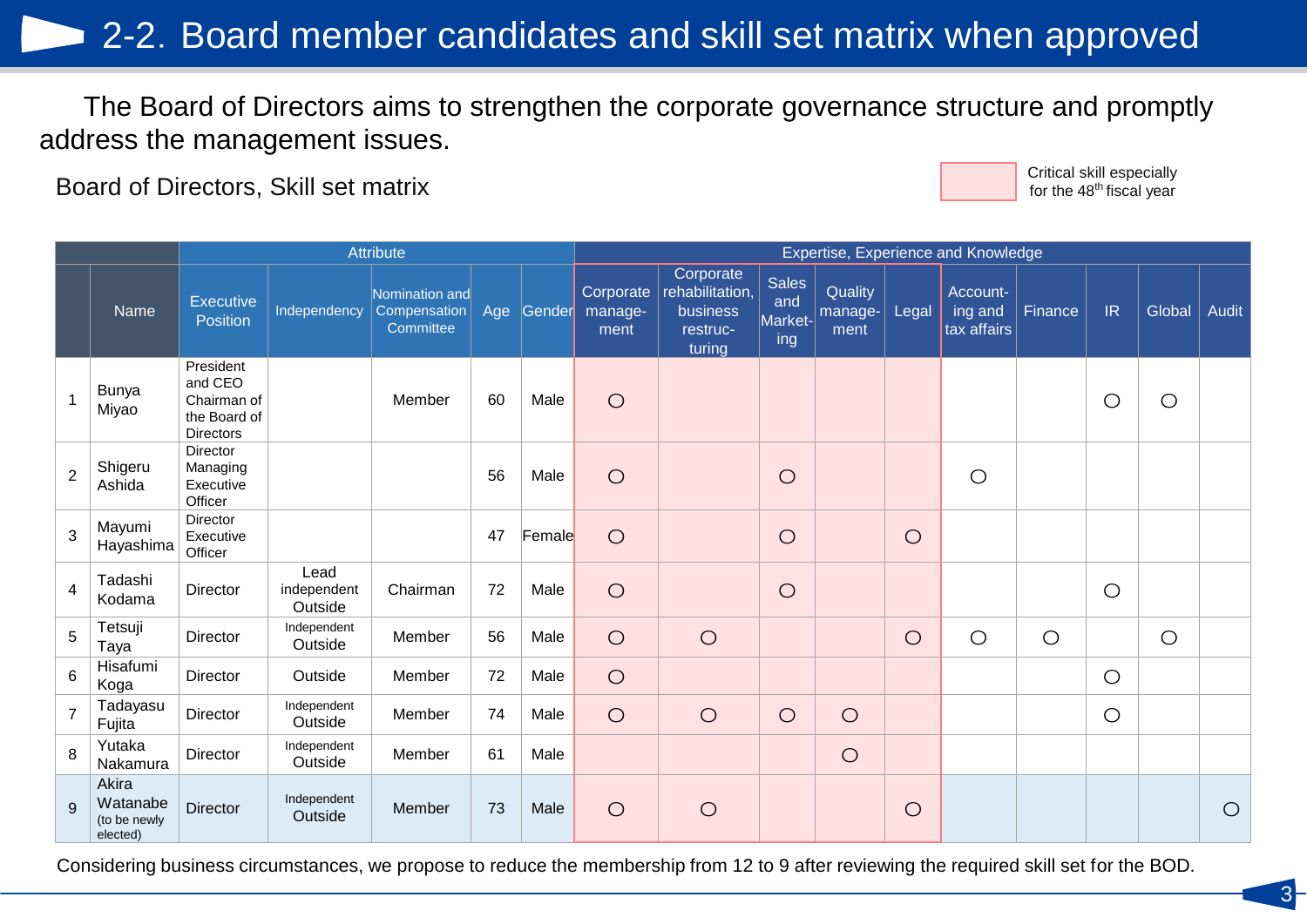### 3. Proposal No.2 & No.3 Audit & Supervisory Board Member candidates and a substitute Member candidate

Audit & Supervisory Board Members monitor the implementation of structural reforms and recovery of business performance by the Directors to verify and ensure adequacy.

### **Proposal No.2 Election of Two (2) Audit & Supervisory Board Members**

| <b>Kenichiro Samejima</b><br>To be newly elected<br><b>Experience in Leasing Business</b><br>(acquainted with the core business) | Yoshitaka Murakami<br>To be newly elected<br>Expertise in taxation matters; Experience as an Audit &<br>Supervisory Board member with a financial institutions<br>(Ex-Deputy Commissioner, Ministry of Finance)<br>(Ex-Director, East Nippon Expressway Company Limited, Ex-Member of<br>Audit & Supervisory Board, Credit Saison) |  |  |
|----------------------------------------------------------------------------------------------------------------------------------|------------------------------------------------------------------------------------------------------------------------------------------------------------------------------------------------------------------------------------------------------------------------------------------------------------------------------------|--|--|
| <b>Outside</b>                                                                                                                   | <b>Outside</b>                                                                                                                                                                                                                                                                                                                     |  |  |
| <b>Reference:</b> in office                                                                                                      | [Reference: in office]                                                                                                                                                                                                                                                                                                             |  |  |
| Jiro Yoshino                                                                                                                     | <b>Takao Yuhara</b>                                                                                                                                                                                                                                                                                                                |  |  |
| Independent                                                                                                                      | Independent                                                                                                                                                                                                                                                                                                                        |  |  |
| Experience as an Audit & Supervisory Board Member                                                                                | Experience as an Audit & Supervisory Board Member;                                                                                                                                                                                                                                                                                 |  |  |
| with an insurance company                                                                                                        | Experience as CFO at an electronics company                                                                                                                                                                                                                                                                                        |  |  |
| (Ex-Member of Audit & Supervisory Board, MS&AD                                                                                   | (Audit & Supervisory Board Member, KAMEDA SEIKA CO., LTD. (current))                                                                                                                                                                                                                                                               |  |  |
| Insurance Group Holding, Inc.)                                                                                                   | (Ex-Director, Sony Corporation and Zensho Co., Ltd., etc.)                                                                                                                                                                                                                                                                         |  |  |

### **Proposal No.3: Election of One (1) Substitute Audit & Supervisory Board Member**

### Nobuo Kawasaki

tax accountant)

### **To be newly elected**

Experience and Expertise in taxation matters (Ex-Director, National Tax Agency, a certified

**Independent**

**Outside**

Candidate for substitute Audit & Supervisory Board Member

- It is intended to prepare for a contingency in which the Company does not have the prescribed number of members.
- It is in line with strengthening the corporate governance.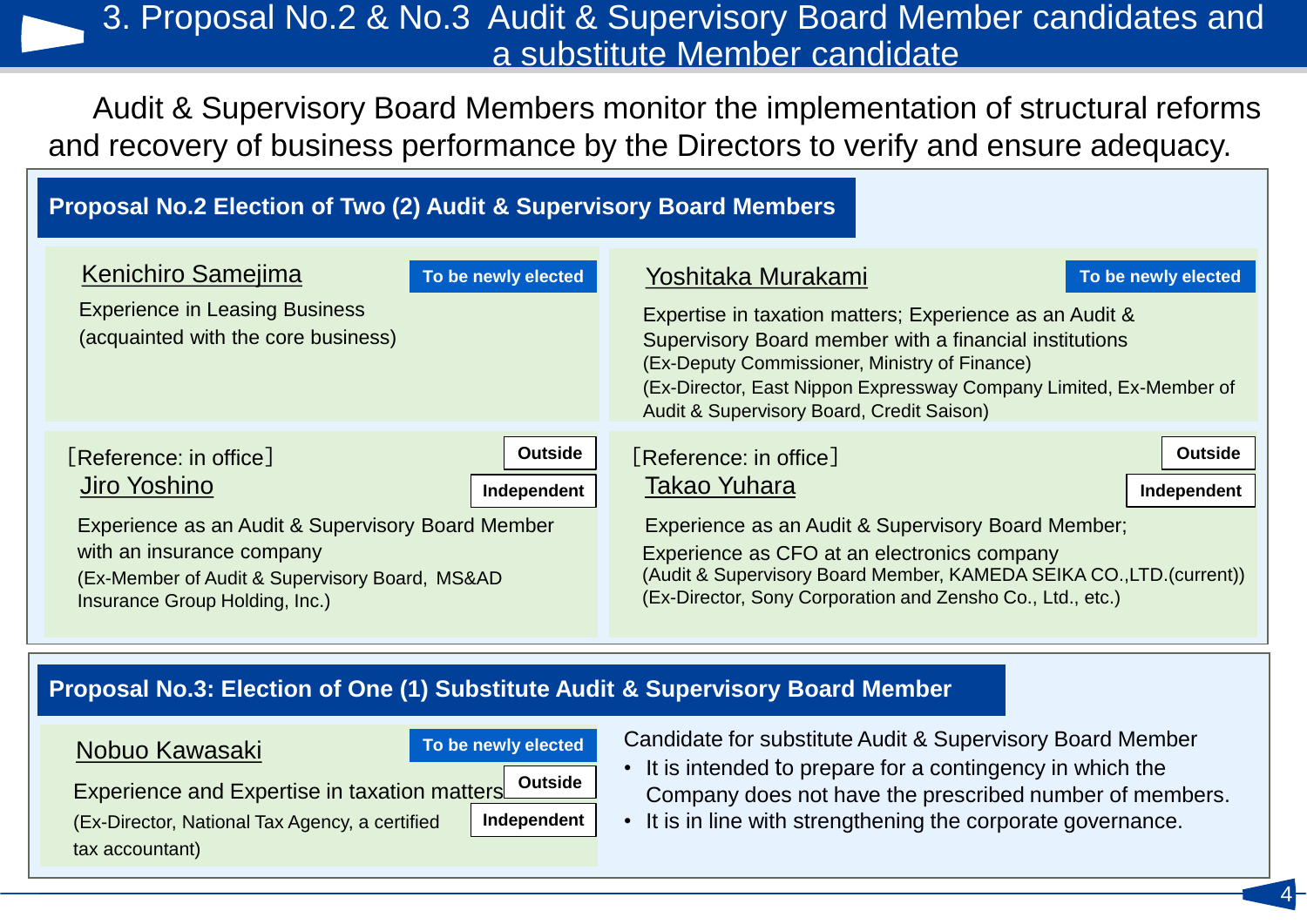## 4-1. Business plan with medium- to long-term strategies

We formulated a business plan with three major elements of "Reconstruct business foundation – selective concentration," "Implement structural reforms," and "Restore social trust" considering the conclusion of drastic business strategies reconstruction.

## **► Reconstruct business foundation** – selective concentration

Shift from a business diversification strategy to a profitability focus strategy centered on Leasing Business.

## **Implement structural reforms**

- Promote transferring or withdrawing from non-core unprofitable businesses.
- Offer a voluntary retirement program to achieve workforce rightsizing and cost reduction.
- **Fulfill management responsibility and corporate governance reforms** Reduce the number of directors and executive officers; curtail their compensation; and make redundant the positions of counselor and advisor.

## **Restore social trust**

Recover business performance by implementing structural reforms and strengthening profitability of Leasing Business.

5

Execute measures for resolving the construction defects problem.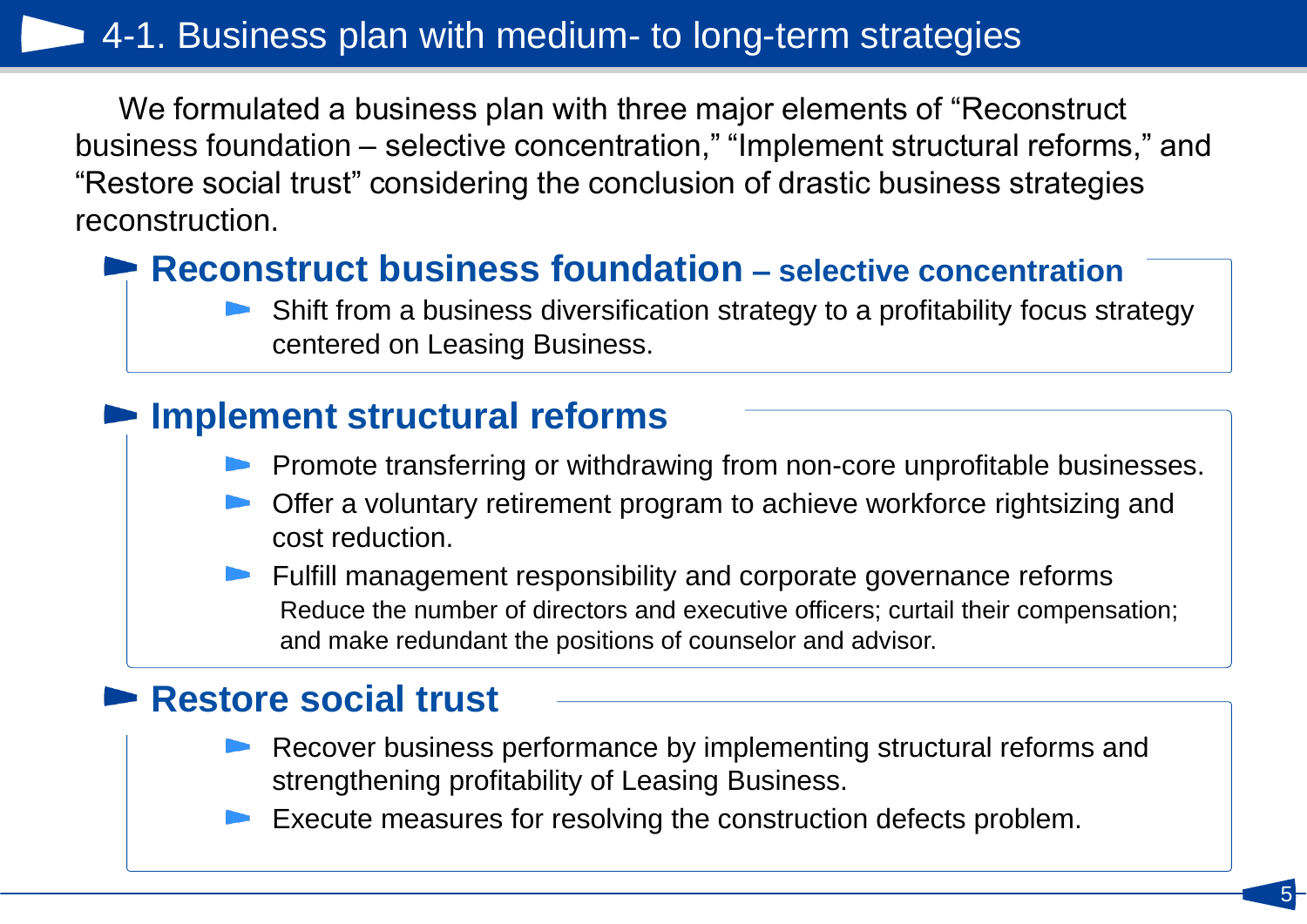We will categorize Leasing Business and Elderly Care Business as the core strategic businesses, whereas transfer and withdraw from the other non-core businesses. In parallel, we will offer a companywide voluntary retirement program for workforce rightsizing and reconstruct highly efficient and lean business foundation.

|                                      |                                                                              | <b>Strengthen</b>                                                                                                                                                                                                                                                                  |
|--------------------------------------|------------------------------------------------------------------------------|------------------------------------------------------------------------------------------------------------------------------------------------------------------------------------------------------------------------------------------------------------------------------------|
| <b>Core</b>                          | Leasing<br><b>Business</b>                                                   | Increase workforce for corporate sales to raise the occupancy rates<br>Make operations more efficient by use of IT (Web/AI, IoT and others)                                                                                                                                        |
| <b>Business</b>                      | <b>Development</b>                                                           | <b>Shrink</b>                                                                                                                                                                                                                                                                      |
|                                      | <b>Business</b><br>(Leasing Segment)                                         | Stop taking new orders in order to concentrate on resolving the<br>construction defects                                                                                                                                                                                            |
|                                      | <b>Elderly Care</b>                                                          | Maintain and continue (strengthen synergy effect)                                                                                                                                                                                                                                  |
| <b>Strategic</b><br><b>Business</b>  | <b>Business</b>                                                              | Create synergy effect with Leasing Business to attract further senior<br>tenants and develop needs for the target customers                                                                                                                                                        |
|                                      |                                                                              |                                                                                                                                                                                                                                                                                    |
|                                      | <b>Hotels and</b>                                                            | <b>Withdraw or transfer</b>                                                                                                                                                                                                                                                        |
| <b>Non-core</b><br><b>Businesses</b> | <b>Resort</b><br><b>Business,</b><br><b>International</b><br><b>Business</b> | Withdraw from hotels business in Japan by transferring Leopalace Nagoya<br>Withdraw from the resort business in Guam<br>Withdraw from the international business<br>Transfer subsidiaries which have low synergy possibility with Leasing Business                                 |
|                                      | (Other Segment)                                                              |                                                                                                                                                                                                                                                                                    |
|                                      | <b>Company Total</b>                                                         | <b>Rightsizing and corporate governance reforms</b><br>Offer a voluntary retirement program for about 1,000 expected applicants<br>Reduce the number of directors and executive officers; curtail their<br>compensation; and make redundant the positions of counselor and advisor |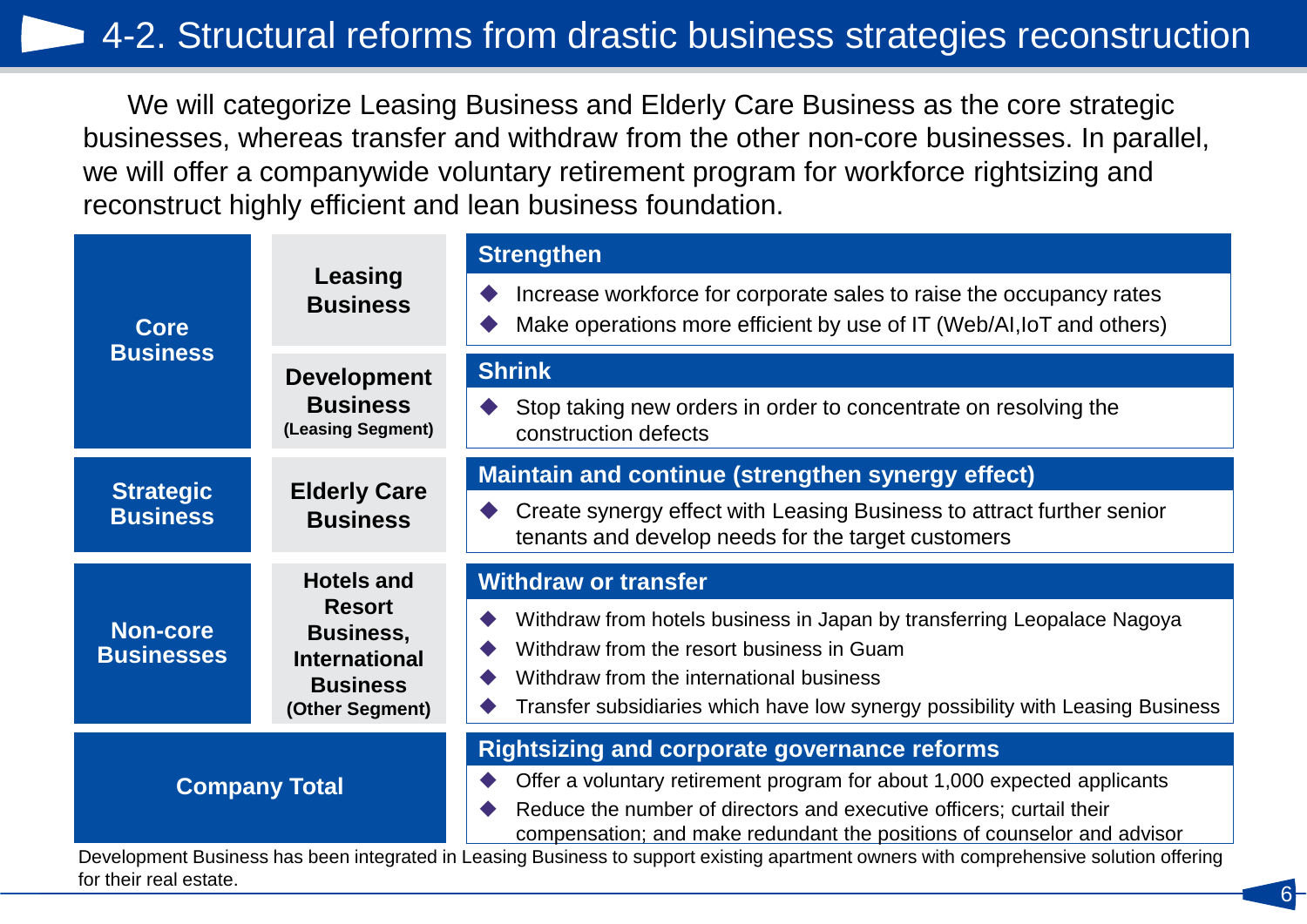## 4-3. Roadmap for short term and medium to long term

Our major focus for FY21/3 and FY22/3 will be "Implement structural reforms and recover business performance"; whereas our next phase focus will be "Strengthen profitability of Leasing Business and strive for further success" for FY23/3 onward.

|                                                                                                 | <b>Short Term</b><br>(FY21/3 and FY22/3)                                                                                                                | Mid to Long Term (FY23/3 onward)                                                                                                                                                                                                                                                                                                                                 |
|-------------------------------------------------------------------------------------------------|---------------------------------------------------------------------------------------------------------------------------------------------------------|------------------------------------------------------------------------------------------------------------------------------------------------------------------------------------------------------------------------------------------------------------------------------------------------------------------------------------------------------------------|
| <b>Corporate Policy</b>                                                                         | <b>Structural Reforms</b><br>Transfer or withdraw from<br>non-core businesses<br>Offer a voluntary retirement<br>for about 1,000 expected<br>applicants | Strengthen profitability and strive for further success<br>Improve operational efficiency by IT and strengthen measures<br>based on area or new target customers such as foreign national<br>tenants and senior tenants<br>Reinforce synergies between Leasing Business and<br>Development Business for apartment rebuilding and Elderly Care<br><b>Business</b> |
| <b>Leasing Business</b><br><strengthen></strengthen>                                            | Increase workforce for<br>corporate sales<br>Make use of IT for efficiency<br>improvement                                                               | Attract further foreign national tenants and senior tenants<br>Make leasing operation more efficient by measures such as<br>smart lock and web-based rental agreement system<br>Increase the number of managed apartments in Tokyo, Nagoya<br>and Osaka where there are high tenancy demands                                                                     |
| <b>Development</b><br><b>Business</b><br><shrink><br/>(Leasing Segment)</shrink>                | Focus on landlords support<br>and on resolving construction<br>defects                                                                                  | Ensure to satisfy apartment rebuilding demand by existing<br>landlords centered in three major metropolitan areas.                                                                                                                                                                                                                                               |
| <b>Elderly Care</b><br><b>Business</b><br><maintain and<br="">continue&gt;</maintain>           | Increase profitability by continuous operational improvement<br>confirmation and watching-over to materialize the above                                 | Develop and expand Leasing Business catered for the needs of senior tenants<br>Provide advises and prepare support services such as meal delivery, room cleaning, safety                                                                                                                                                                                         |
| <b>Hotels, Resort and</b><br><b>Other Businesses</b><br><transfer or="" withdraw=""></transfer> | Transfer properties or<br>withdraw from business                                                                                                        |                                                                                                                                                                                                                                                                                                                                                                  |

Development Business has been integrated in Leasing Business to support existing apartment owners with comprehensive solution offering for their real estate.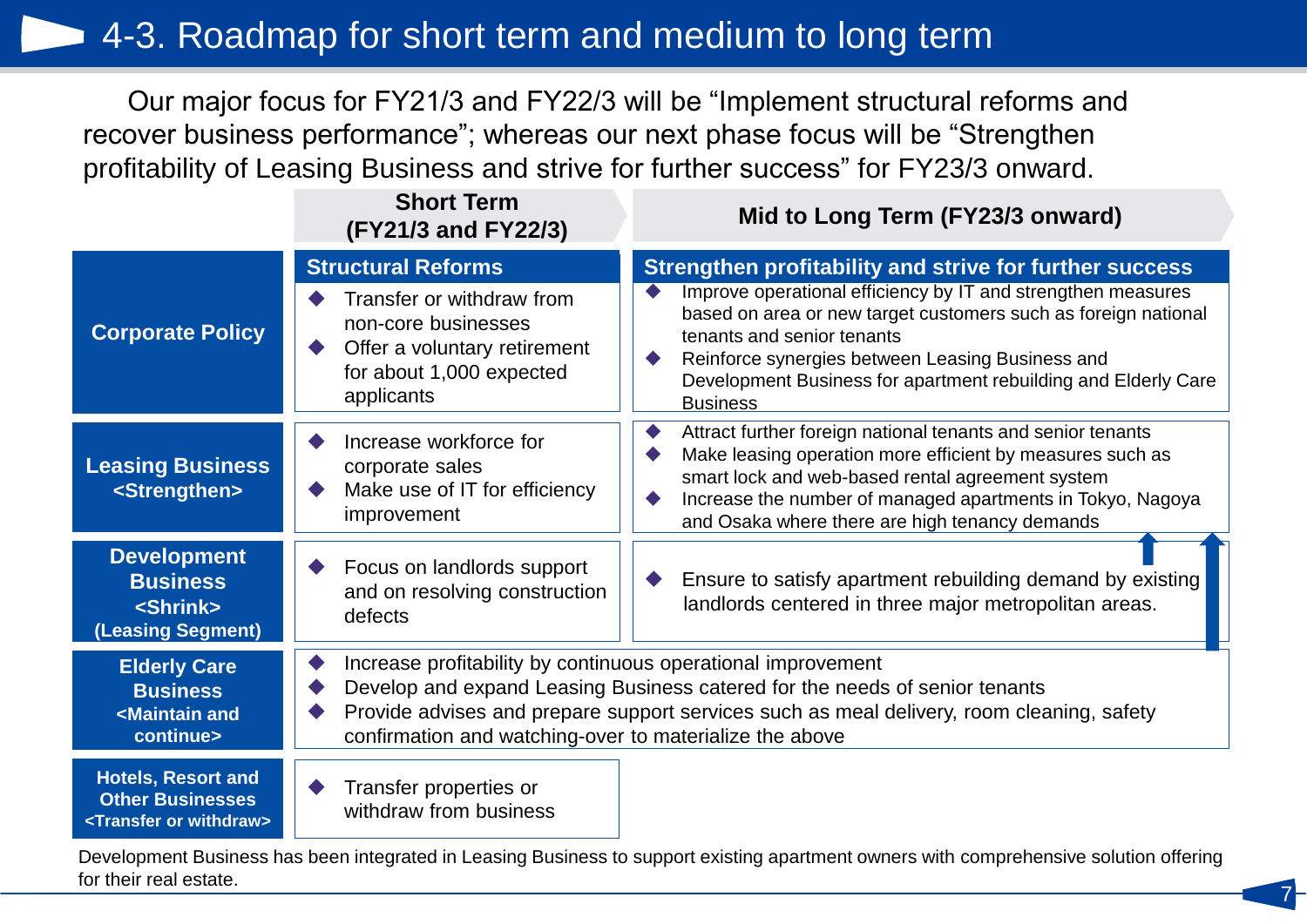## 4-4. Consolidated Statements of Operations up to FY23/3

We will recover the business performance by implementing the structural reforms and by concentrating corporate resources in the core Leasing Business.

FY21/3 will see operating loss of 9.8 billion yen and net loss of 8.0 billion yen, due mainly to COVID-19 effect. Operating profit and net income for the FY22/3 will increase to 11.3 billion yen and 9.9 billion yen respectively by reinforcing corporate sales and making efficient use of IT (AI and IoT) to raise occupancy rates.

Profits for FY23/3 will be recovered to the same level as those recorded before construction defects problem with operating profit of 23.5 billion yen and net income of 19.1 billion yen.

| (Million yen)              | <b>FY18/3</b><br><b>Actual</b> | <b>FY19/3</b><br><b>Actual</b> | <b>FY20/3</b><br><b>Actual</b> | <b>FY21/3</b><br><b>Plan</b> | <b>FY22/3</b><br>Plan (ref.) | <b>FY23/3</b><br>Plan (ref.) |
|----------------------------|--------------------------------|--------------------------------|--------------------------------|------------------------------|------------------------------|------------------------------|
| <b>Sales</b>               | 530,840                        | 505,223                        | 433,553                        | 431,100                      | 451,700                      | 475,200                      |
| <b>Gross Profit</b>        | 96,077                         | 76,235                         | 25,441                         | 43,000                       | 63,100                       | 76,300                       |
| $\frac{0}{0}$              | 18.1%                          | 15.1%                          | 5.9%                           | 10.0%                        | 14.0%                        | 16.1%                        |
| <b>SGAE</b>                | 73,147                         | 68,844                         | 61,915                         | 52,800                       | 51,900                       | 52,800                       |
| <b>Operating</b><br>profit | 22,930                         | 7,390                          | $-36,473$                      | $-9,800$                     | 11,300                       | 23,500                       |
| $\frac{0}{0}$              | 4.3%                           | 1.5%                           | $-8.4%$                        | $-2.3%$                      | 2.5%                         | 5.0%                         |
| <b>Recurring</b><br>profit | 22,354                         | 7,063                          | $-36,341$                      | $-10,200$                    | 10,700                       | 23,000                       |
| $\frac{9}{6}$              | 4.2%                           | 1.4%                           | $-8.4%$                        | $-2.4%$                      | 2.4%                         | 4.8%                         |
| Net income*                | 14,819                         | $-68,662$                      | $-80,224$                      | $-8,000$                     | 9,900                        | 19,100                       |

8

**Plans**

\*"Net income" refers to "net income attributable to shareholders of the parent".

\*Recorded deferred tax assets following conservative one year rule for FY21/3 (Plan), FY22/3 (Reference), and FY23/3 (Reference)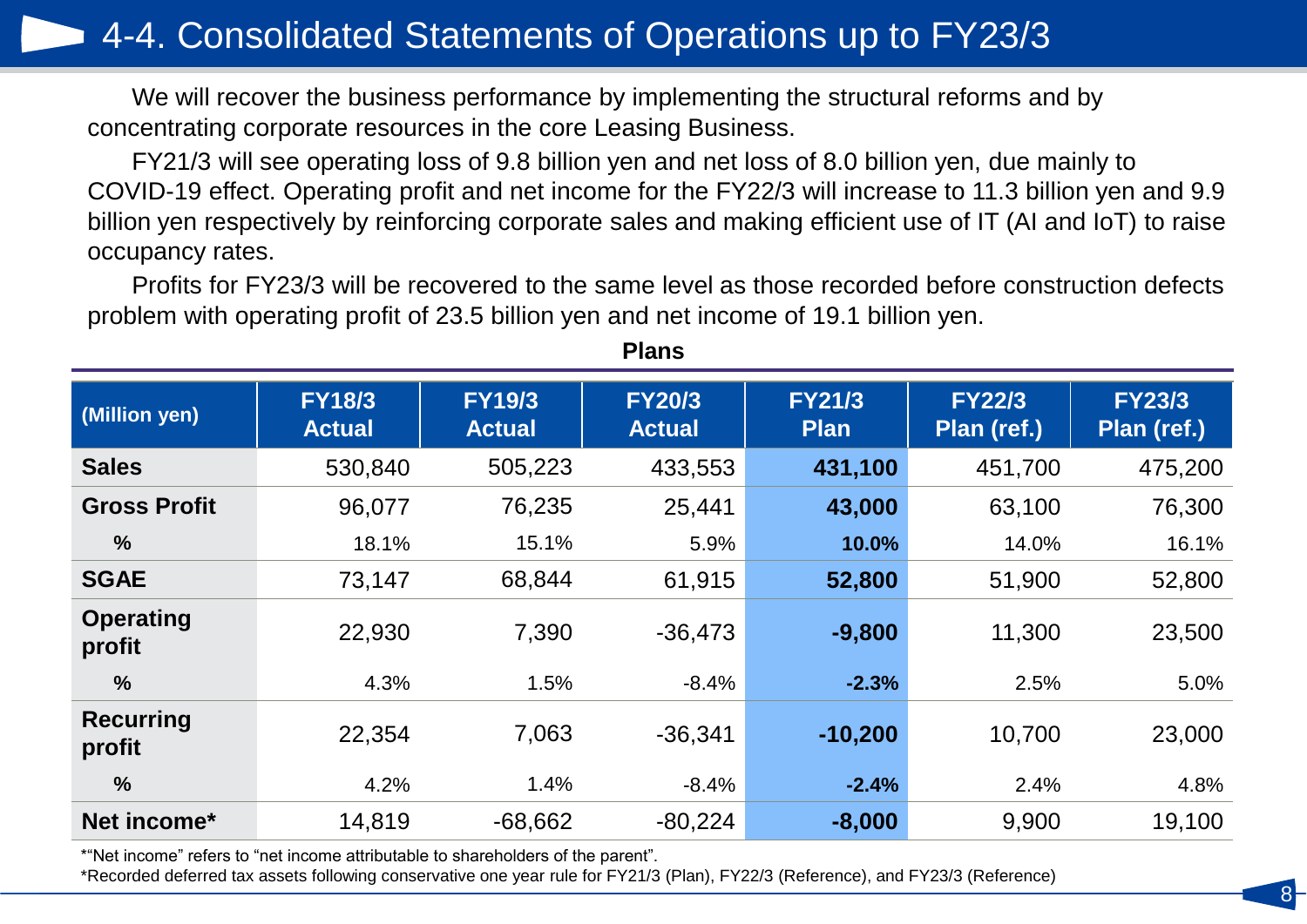## 4-5-1. Medium- to long-term strategy for Leasing Business

Medium- to long-term strategy for Leasing Business

- Offer comfortable living solution to society as a leader of real estate leasing business.
- Provide housing in the required standard of quality and quantity considering the social changes such as increasing number of foreign national workers, single households and senior citizens.

| <b>Leasing</b><br><b>Business</b>                                         | <b>Current state</b>                                                                                                              | <b>Short term</b><br>$(FY21/3 - 22/3)$                                                                                | <b>Medium to long term</b><br>(FY23/3 onward)                                                                                                                  |
|---------------------------------------------------------------------------|-----------------------------------------------------------------------------------------------------------------------------------|-----------------------------------------------------------------------------------------------------------------------|----------------------------------------------------------------------------------------------------------------------------------------------------------------|
| <b>Target</b><br><b>Customers</b>                                         | Mainly students and<br>corporate customers                                                                                        | Attract further foreign<br>national tenants                                                                           | Attract further senior<br>tenants (create synergy<br>effect with Elderly Care<br>Business)                                                                     |
| <b>Properties</b><br>and Services                                         | Studio apartments for<br>single households<br>(equipped with furniture<br>and home appliances)                                    | Introduce products and<br>services for foreign<br>national tenants<br>Increase accessibility by<br>use of IoT devices | Develop new products<br>/services for senior tenants<br>such as watching-over service<br>Increase the number of<br>managed units in Tokyo,<br>Nagoya and Osaka |
| <b>Organization</b><br>and<br><b>Operation</b>                            | Face-to-face customer<br>service is mainstream at<br>Leopalace sales offices                                                      | Increase workforce for<br>corporate sales<br>Enhance operational<br>efficiency by IT (Al/IoT)                         | Employ dynamic pricing<br>model for managing rent<br>standard                                                                                                  |
| <b>Development</b><br><b>Business</b><br>(New Leasing<br><b>Business)</b> | Insufficient manpower<br>resources due to focusing<br>on constructive defects<br>Tightened financing by<br>financial institutions | Focus on landlords<br>support and on resolving<br>constructive defects                                                | May upgrade operation<br>observing the progress in<br>resolving constructive<br>defects and change in<br>financial institutions' policy                        |

Development Business has been integrated in Leasing Business to support existing apartment owners with comprehensive solution offering for their real estate.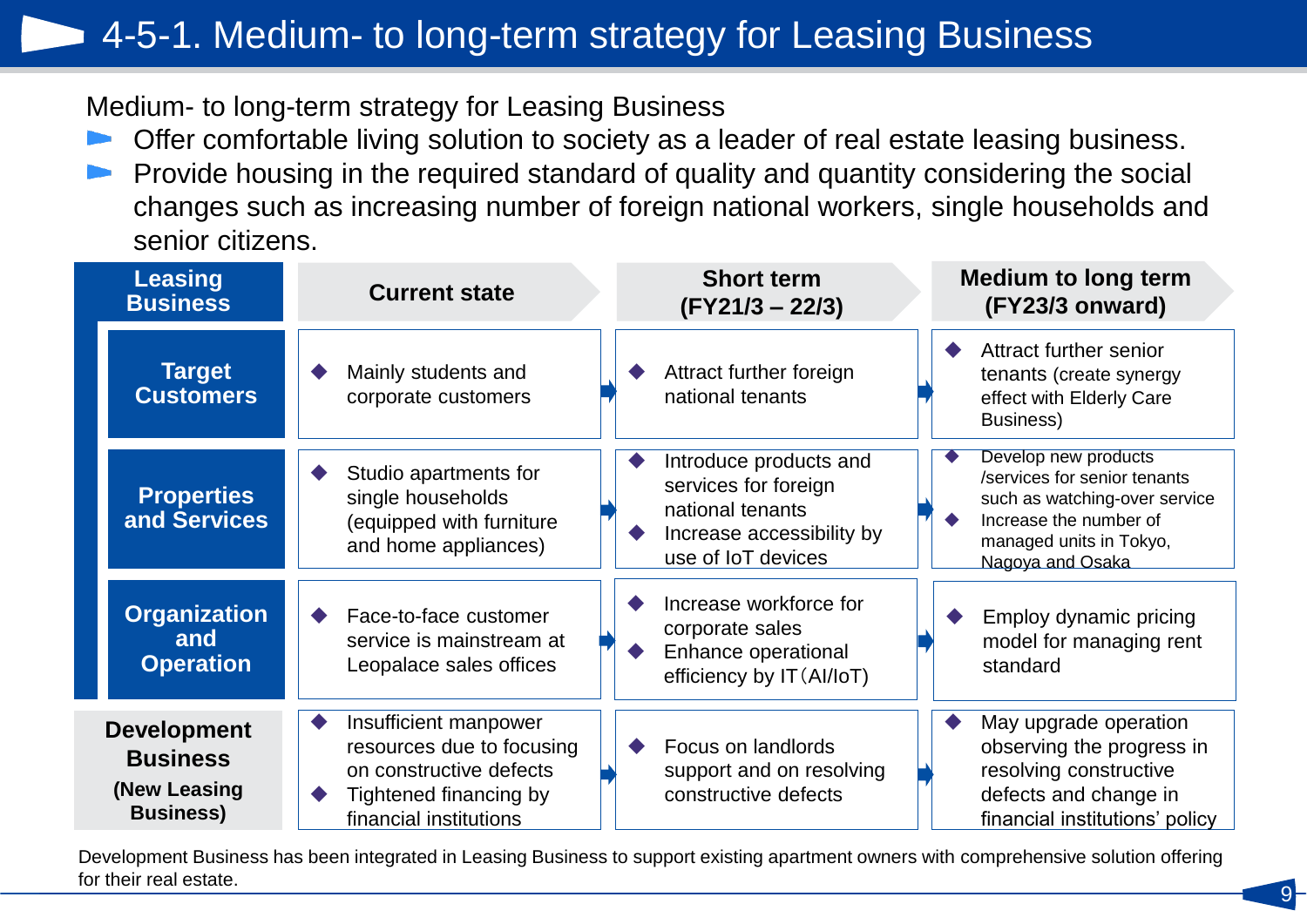**Plan for Occupancy Rates** Occupancy rates for April to June, 2020 are expected to get lower due to COVID-19 effect. We aim to gradually improve the occupancy rates to 86.52% at the end of March 2021 and try to achieve average 86.87% for FY22/3 and 89.67% for FY23/3 by increasing the number of sales staff in Leasing Business and by executing the repair works to resume tenant recruitment.

FY18/3 Year-end rate **93.72%** Average rate **90.59%** FY22/3 (Ref.) Year-end rate **90.23%** Average rate **86.87%** FY21/3 (Plan) Year-end rate **86.52%** Average rate **81.63%** FY20/3 Year-end rate **83.07%** Average rate **80.78%** FY19/3 Year-end rate **84.33%** Average rate **88.34%** FY23/3 (Ref.) Year-end rate **91.99%** Average rate **89.67%** 75% 80% 85% 90% 95% Apr May Jun Jul Aug Sep Oct Nov Dec Jan Feb Mar **FY 18/3 (Actual)** - FY 19/3 (Actual) - FY 20/3 (Actual)  $-FY 21/3$  (Plan)  $-FY 22/3$  (Reference)  $-FY 23/3$  (Reference)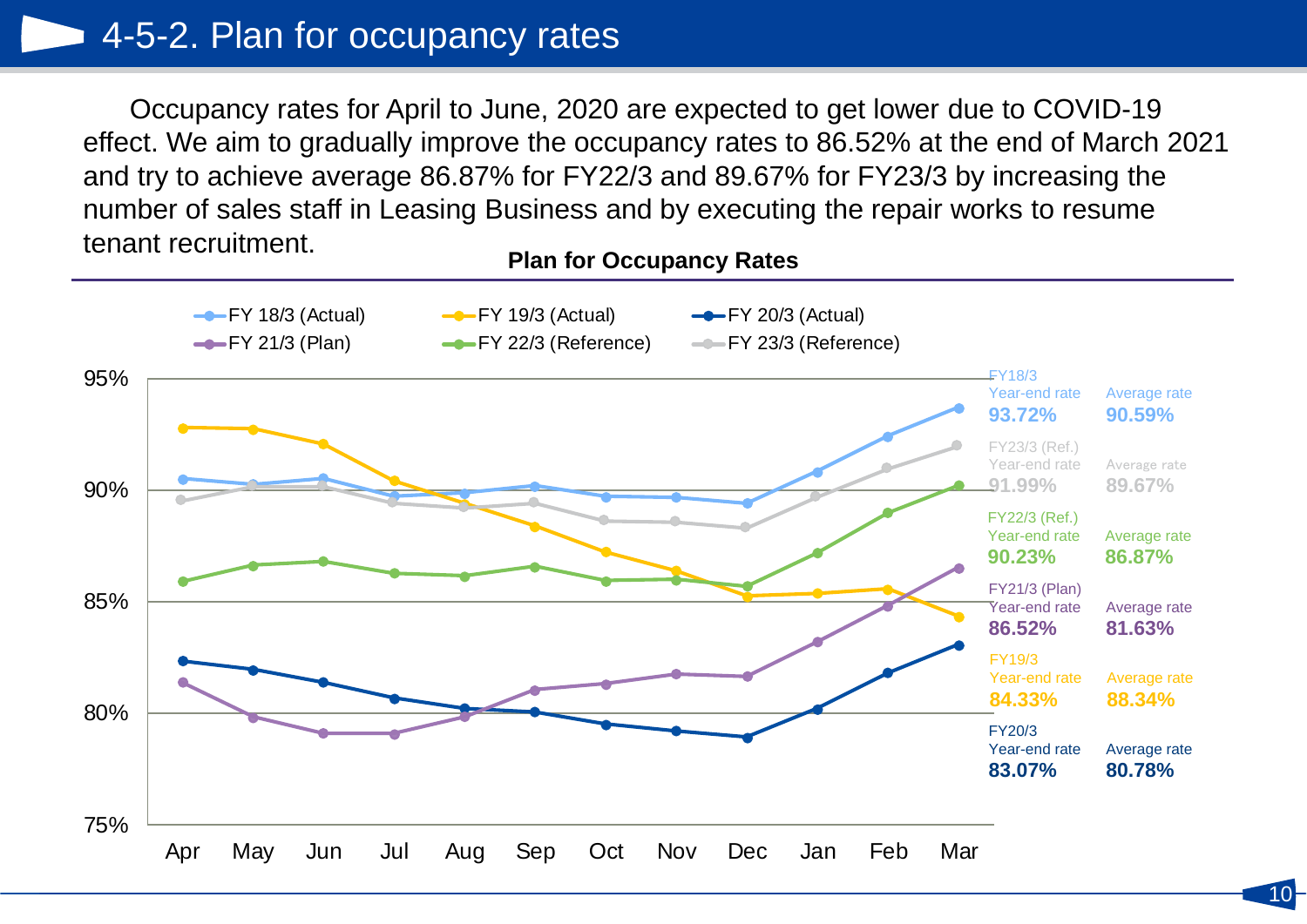## 5-1. New policy for repair works on properties constructed by Leopalace21

We started the repair works for 83.4% against obviously defective buildings and completed 13.1%. The delay was caused by the failure to maintain adequate organization and resources. The business recovery is prerequisite for surely executing repair works for construction defects. We decided to reallocate manpower and physical resources along with a voluntary retirement program, and determined to temporarily reduce the scale of repair works and organizational setup from July 2020. We will review the repair plans for obvious defects together with timeline information for minor defects, and report them when we have prospects to realize business recovery.

|               | (as of May 31, 2020)                                                   |                    | <b>Buildings subject to priority investigations</b> | <b>Others</b> |                                |              |
|---------------|------------------------------------------------------------------------|--------------------|-----------------------------------------------------|---------------|--------------------------------|--------------|
|               |                                                                        | <b>Nail Series</b> | 6 Series                                            | Subtotal      | <b>Others</b><br>$(42$ series) | <b>Total</b> |
| <b>Total</b>  | Number of constructed buildings                                        | 913                | 14,370                                              | 15,283        | 23,802                         | 39,085       |
|               | Number of buildings to be investigated (excl.<br>dismantled buildings) | 897                | 14,268                                              | 15,165        | 23,540                         | 38,705       |
|               | Number of Investigated buildings                                       | 896                | 14,243                                              | 15,139        | 23,167                         | 38,306       |
| Investigation | Investigation ratio (vs number of buildings to be<br>investigated)     | 99.9%              | 99.8%                                               | 99.8%         | 98.4%                          | 99.0%        |
| $\infty$      | Number of obviously defective buildings<br>(Note 1, Note 2)            | 850                | 6,788                                               | 7,638         | 5,977                          | 13,615       |
|               | Defect ratio (vs number of investigated buildings)                     | 94.9%              | 47.7%                                               | 50.5%         | 25.8%                          | 35.5%        |
|               | Number of buildings commenced repairs                                  | 847                | 5,520                                               | 6,367         | 704                            | 7,071        |
|               | Repair ratio (vs number of obviously defective<br>buildings)           | 99.6%              | 81.3%                                               | 83.4%         | 11.8%                          | 51.9%        |
| Repair        | Number of buildings completed repairs<br>(Note 3)                      | 846                | 153                                                 | 999           | 9                              | 1,008        |
|               | Completion ratio (vs number of obviously defective<br>buildings)       | 99.5%              | 2.3%                                                | 13.1%         | 0.2%                           | 7.4%         |

Number of rooms for which tenant recruitment resumed : 85,248 rooms (+18,206 rooms compared to end of January 2020)

- (Note) 1 Obvious defects include obvious parting wall defects in attics, deficiencies of insulation materials/exterior wall structures/ceilings, and noncompliant parting walls in fire-proof structure.
	- 2 Apart from the above, 16,455 out of 38,306 buildings contain minor defects.
	- 3 Completion is recognized and calculated on a building basis and time of completion appears delayed compared to calculation on a room basis.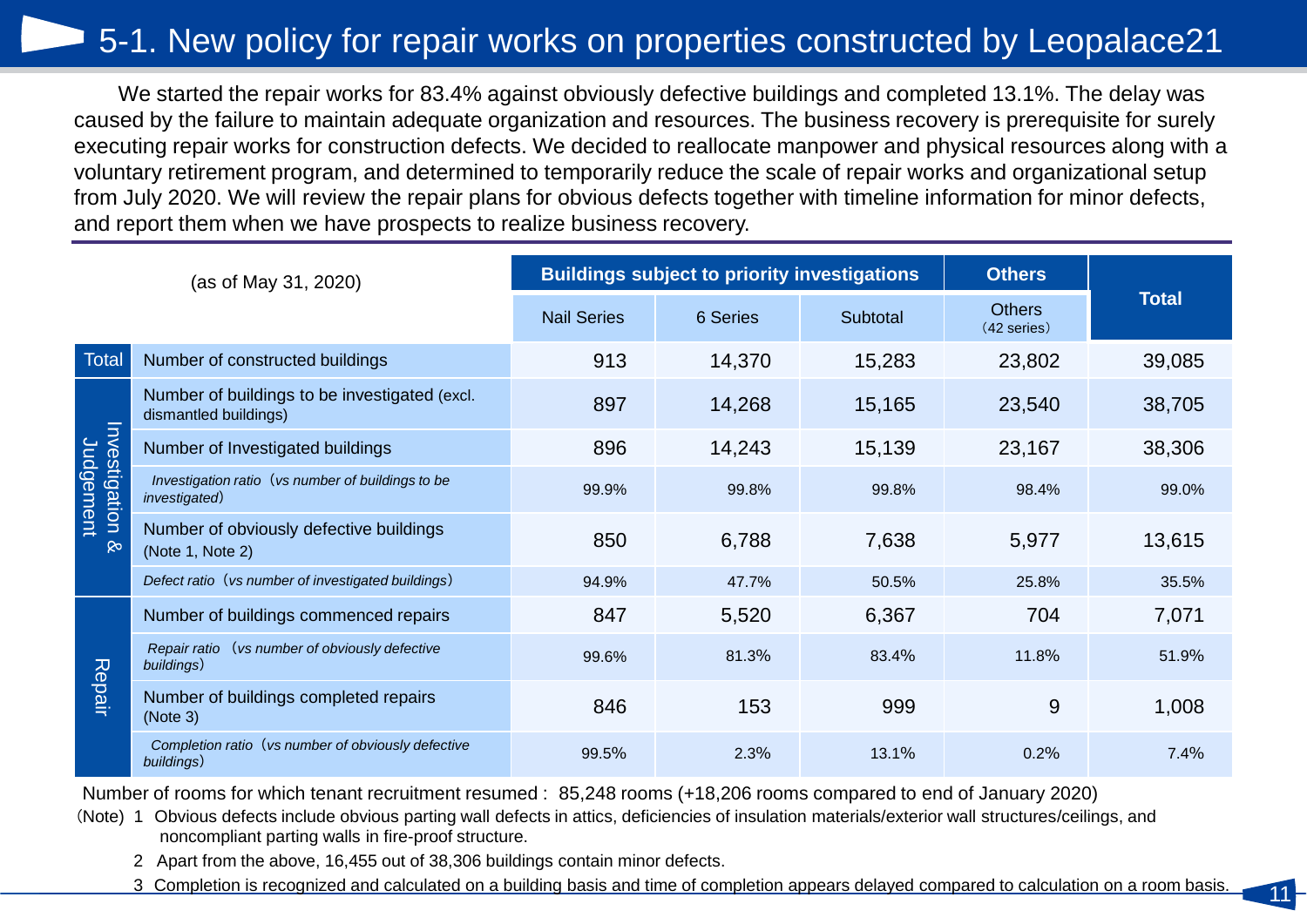we decided on the recurrence preventive measures for the construction defects problem based on the findings and<br>recommendations compiled in the External Investigation Committee's report in May 2019. We treated the impleme We decided on the recurrence preventive measures for the construction defects problem based on the findings and as top-priority issue and have worked on the three focus areas, "1. Fundamental Reform of the Corporate Culture," "2. Restructuring of the System for Managing Compliance and Risk," and "3. Revision of the Construction Business Framework." Out of 50 action plans made public in August 2019, 44 are either complete or in practice.



### **Progress status of recurrence preventive measures in the three focus areas (as of end of April 2020)**

|                                                                            | Complete | In.<br>practice | <b>Started</b> | Total |
|----------------------------------------------------------------------------|----------|-----------------|----------------|-------|
| 1. Fundamental Reform of the Corporate Culture                             | 9        | 6               |                | 16    |
| 2. Restructuring of the System for Managing<br><b>Compliance and Risks</b> |          | 6               |                | 12    |
| 3. Revision of the Construction Business<br><b>Framework</b>               | 14       | 5               | 3              | 22    |
| Total                                                                      | 27       |                 | 6              | 50    |

88% achievement for 50 specific action plans announced in August



### **Announced the progress on the approach to prevent recurrence**

<https://www.leopalace21.co.jp/info/en/approach.html>

\* In June 2020 Compliance Management Headquarters was renamed Compliance Promotion Headquarters and Compliance Management Department was renamed Compliance Promotion Department.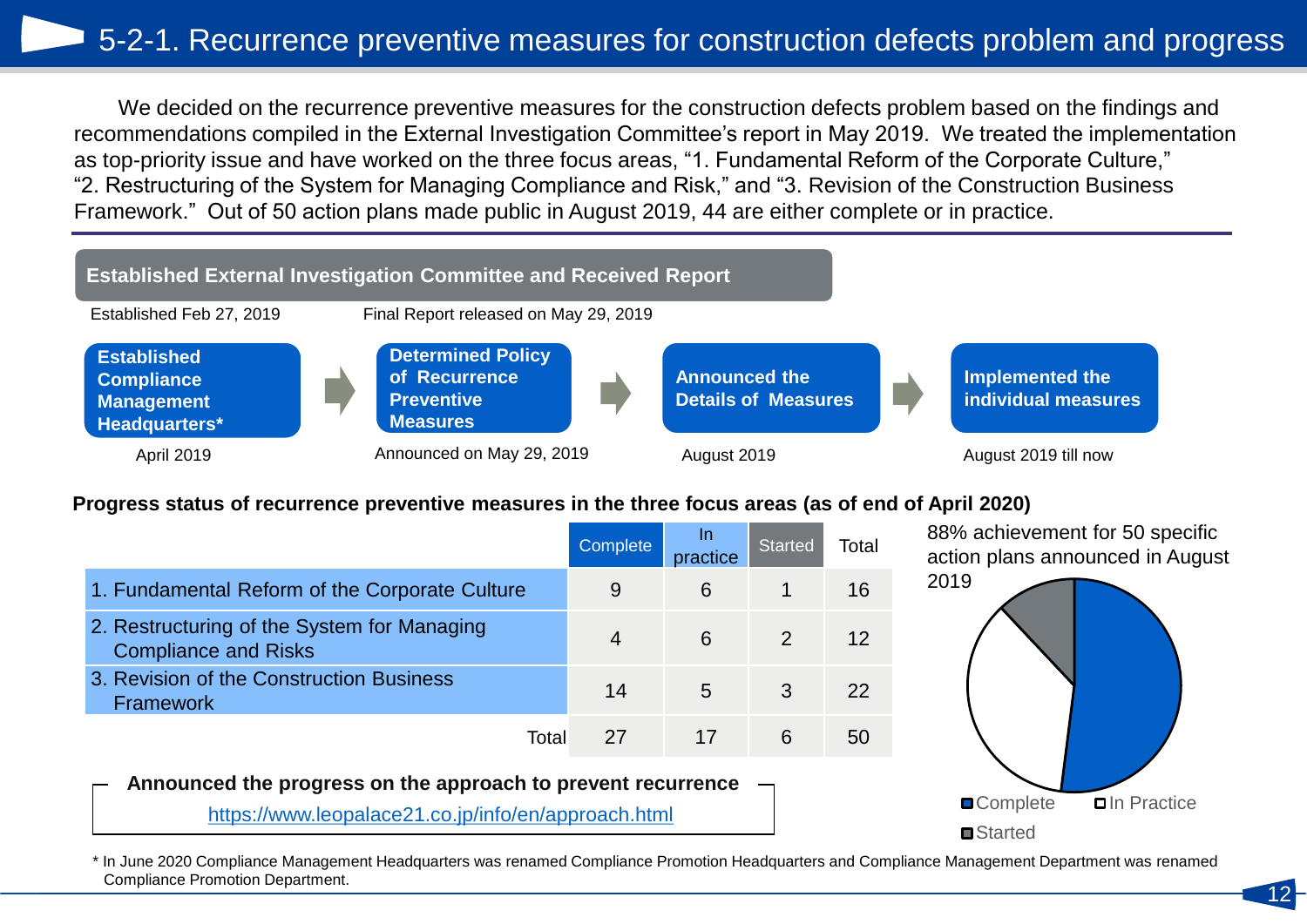### **1. Fundamental Reform of the Corporate Culture**

We implemented various measures such as "Suggestion box for management, " "Regional small meetings," "Continuous training on compliance," "Delivery of President and CEO's message emphasizing compliance," and "Revision of performance appraisal system" to help reform the corporate culture. We will continue to carry out the existing measures coupled with another set of measures to further develop customer-oriented corporate culture.

We determined to establish May 29<sup>\*</sup> as the "Change Day 5.29" to be reminded of the construction defects problem and to confirm to be resolute for the recurrence prevention.

\* May 29, 2018: We released the "Notice Concerning Construction Deficiencies of Apartment Parting Walls (6 series). " May 29, 2019: We announced the "Notice Concerning Causes and Measures to Prevent Recurrence of Construction Defects" based on the External Investigation Committee's report.

#### **Periodic dissemination of messages concerning the compliance-first policy (July 2019 - ) Complete**

In July, 2019, a video message from the President and CEO was distributed to all group employees, notifying them of our new compliancefirst management policy. President and CEO has sent since then various messages related to compliance first.

#### **Set up a suggestion box for management (July 2019 - ) Complete**

It is a system that directly collects officers' and employee's proposals. The number of posts reached 286 for FY20/3.

#### **Hold the regional small meetings (July 2019 - ) Complete**

Used the regional small meeting as a vehicle to promote active dialogue between management and employees and held 37 meetings between July and December. An accumulation of 2,310 employees participated.

**Report the progress of each action plan of recurrence preventive measures (August 2019 - )** Made formal announcement on the state of action plans to the public. **Complete**

**Invitation for essays to consider customer-oriented corporate culture (October 2019 - ) Complete**

Invite all officers and employees for writing essays on fostering customer-oriented corporate culture. We saw 62 applications made.

**Introduce a performance appraisal system including adherence to compliance-first policy (October 2019 - )** The personnel appraisal criteria was revised to evaluate whether employees' behaviors are in line with the compliance-first policy. **Complete**

#### **Make all officers and employees understand and follow the reporting rules (November 2019 - ) Complete**

Revised the rules of reporting line to be in agreement with the changes in compliance regulations. Dual reporting may be required, one to the superiors in own business divisions and the other to the Compliance Management Department\* in parallel.

In June 2020 Compliance Management Headquarters was renamed Compliance Promotion Headquarters and Compliance Management Department was renamed Compliance Promotion Department.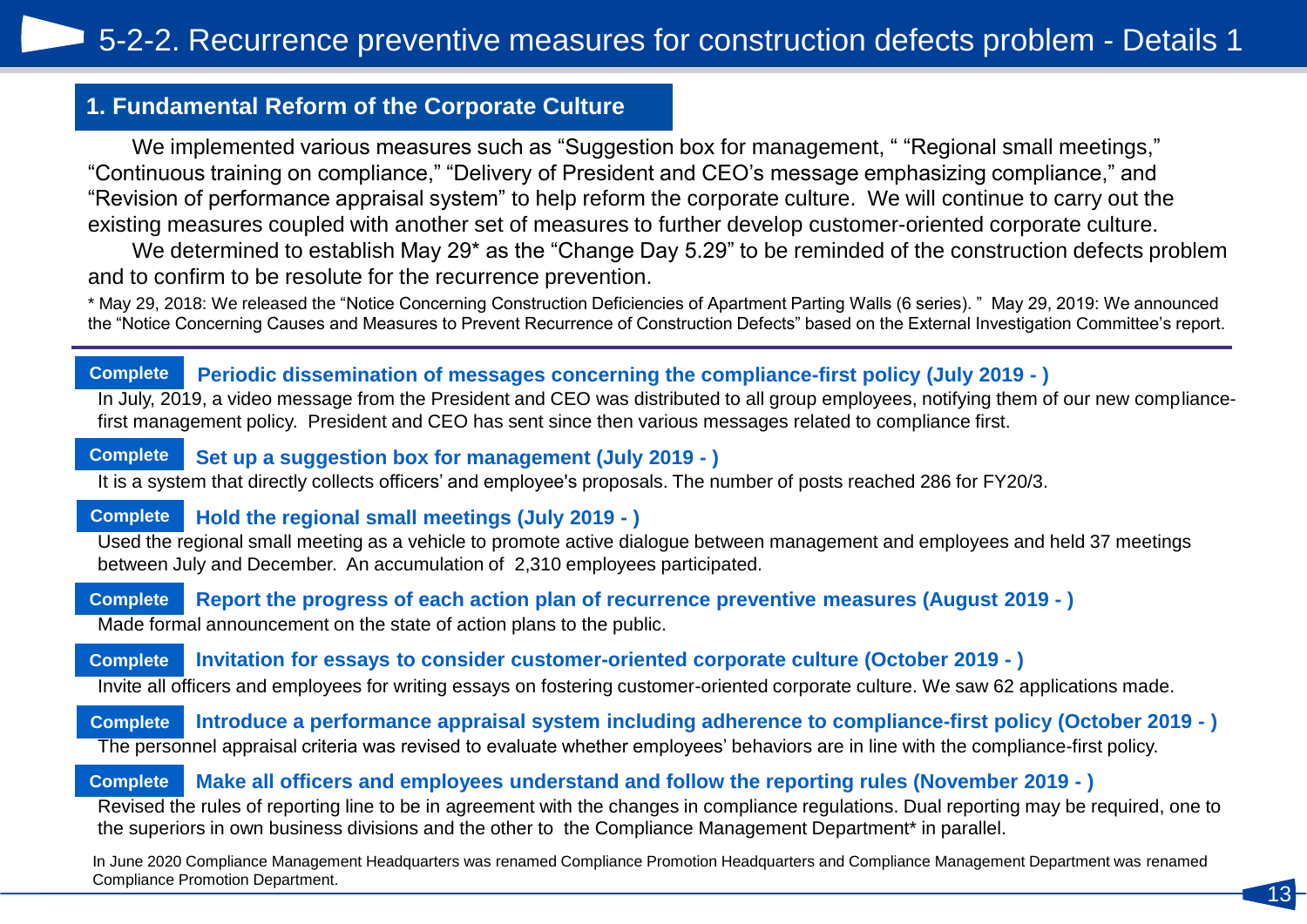### **2. Restructuring of the System for Managing Compliance and Risks**

In April 2019 we established the Compliance Management Headquarters. We employed external instructors in October 2019 and January 2020 to train employees for identifying potential risks. We created a mechanism of collecting potential risk information by the "Compliance Mailbox" operated by the Compliance Management Department. We plan to revise the system of compliance coordinators in FY21/3. We will continue existing measures and revise them if necessary.

**Improve the operation of the Compliance Committee (June 2019 - )** In Practice

The Committee should be chaired by one of the outside directors who is elected between such directors so that the operation should be looked at from the objective angles of outside the company.

#### **Improve the risk management method (October 2019 - )** In Practice

External instructors conducted second training session in January 2020 after the one in October 2019, to identify potential risks. Specified critical risks among potential ones in each department and reported the results and countermeasures to the Risk Management Committee.

#### **Place a "Compliance Mailbox" (December 2019 - ) Complete**

A "Compliance Mailbox" was put into operation under the responsibilities of the Compliance Management Department, thereby building a system to collect effectively increased number of potential risks.

### **3. Revision of the Construction Business Framework**

We reviewed the process in product planning and strengthened controlling system by implementing "reconstruction of legal compliance examination at the stage of product planning" and "addition of an on-site inspection as a step of construction supervision." We will continue to work on the measures centered on reinforcing the system for FY21/3.

#### **Reconstruct legal compliance examination at the stage of product planning (August 2019 - ) Complete**

We decided that the development process for new products should be divided into five major steps and established a rule so that each step requires approval by the Compliance Management Department, an independent organization.

#### **Strengthen inspection mechanism by triple check and review document storage rules (August 2019 - )** In Practice

We started triple checking by the three parties involving construction contractors, field engineers, and Inspection Section in the Construction Legal Department or outside inspection agencies. We reviewed a check list and storage rules for inspection records.

#### **Add a process of on-site inspection as a step of construction supervision (October 2019 - ) Complete**

We changed construction supervision using on-site inspection in the 8 important steps. We revised the existing guidelines and checklists, provided training for construction supervision using outside consultants and organized on-the-job training in the field. In June 2020 Compliance Management Headquarters was renamed Compliance Promotion Headquarters and Compliance Management Department was renamed **Compliance Promotion Department.**